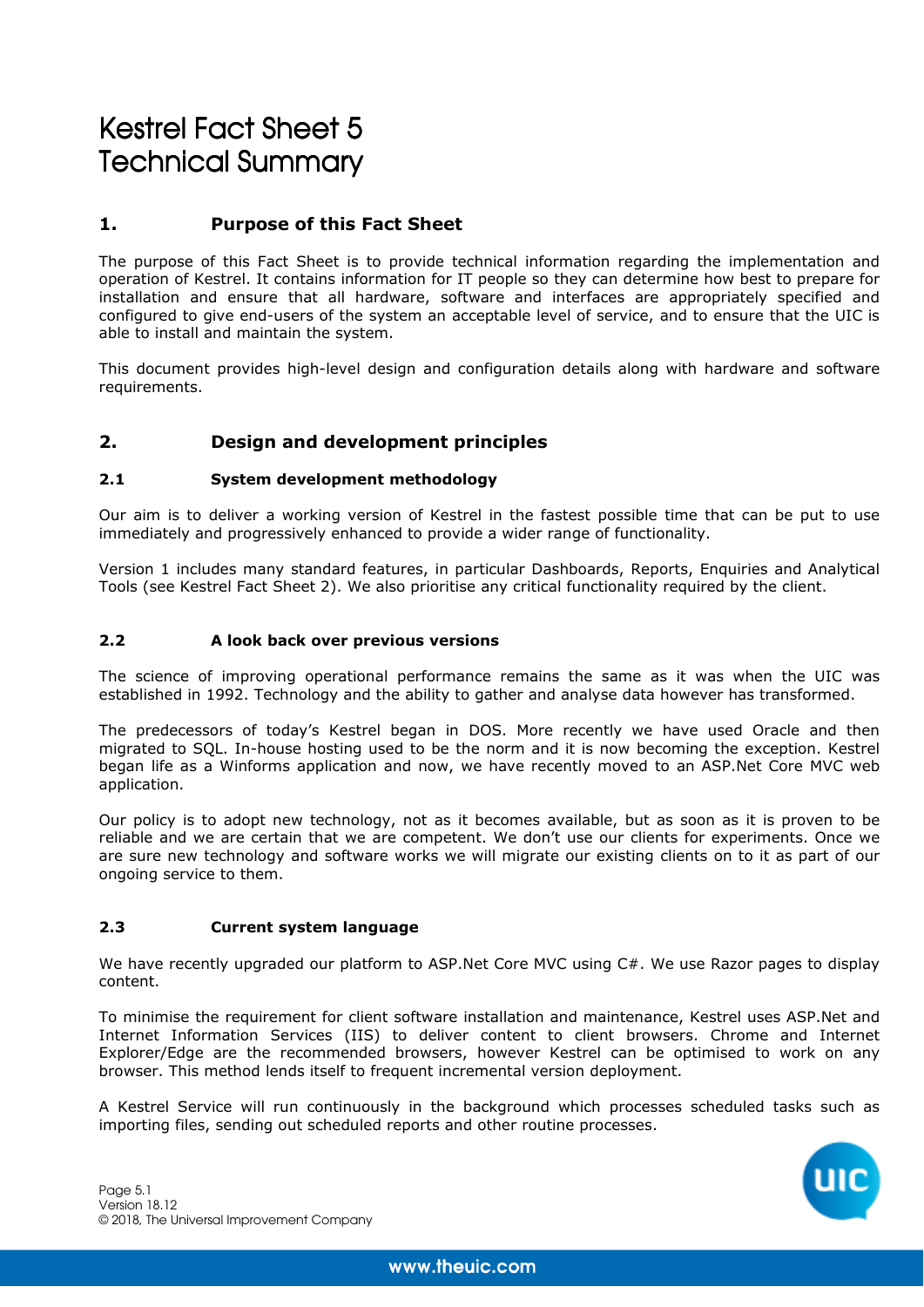## **2.4 Access**

Kestrel is optimised for accessibility, and is mobile ready so that users can access the product away from the office.

Kestrel can be modified to use a number of authentication processes, including Single Sign-on and Active Directory.

## **2.5 Modularisation and versioning**

**3. System architecture** 

Kestrel comprises a number of modules that can be included, excluded or customised according to the client's requirements. The primary 'workhorse' modules are Dashboards, Reports, Enquiries, Analytical Tools and Attribution.

We implement new features incrementally rather than through a series of major releases. The advantage of this approach is that clients do not have to wait for the next major version to be completed before requested features are incorporated into Kestrel. This will be done, in liaison with the client to an agreed priority order. We have been working in this way for many years so have a robust testing and migration process that can be integrated into a client's Change Advisory Board (CAB) process (or similar).

These new features are delivered as an inclusion in the Monthly License Fee.

## Kestrel Server (Web Application/Windows Service) Model Kestrel Database server Validation Filter Response **InMemory** EF Core Reads and writes Caching Filter Data Cache DbContext Reads *am*m Other Filters Users ASP.NET Core Identity Schedule/Actual Data Source

Active Directory

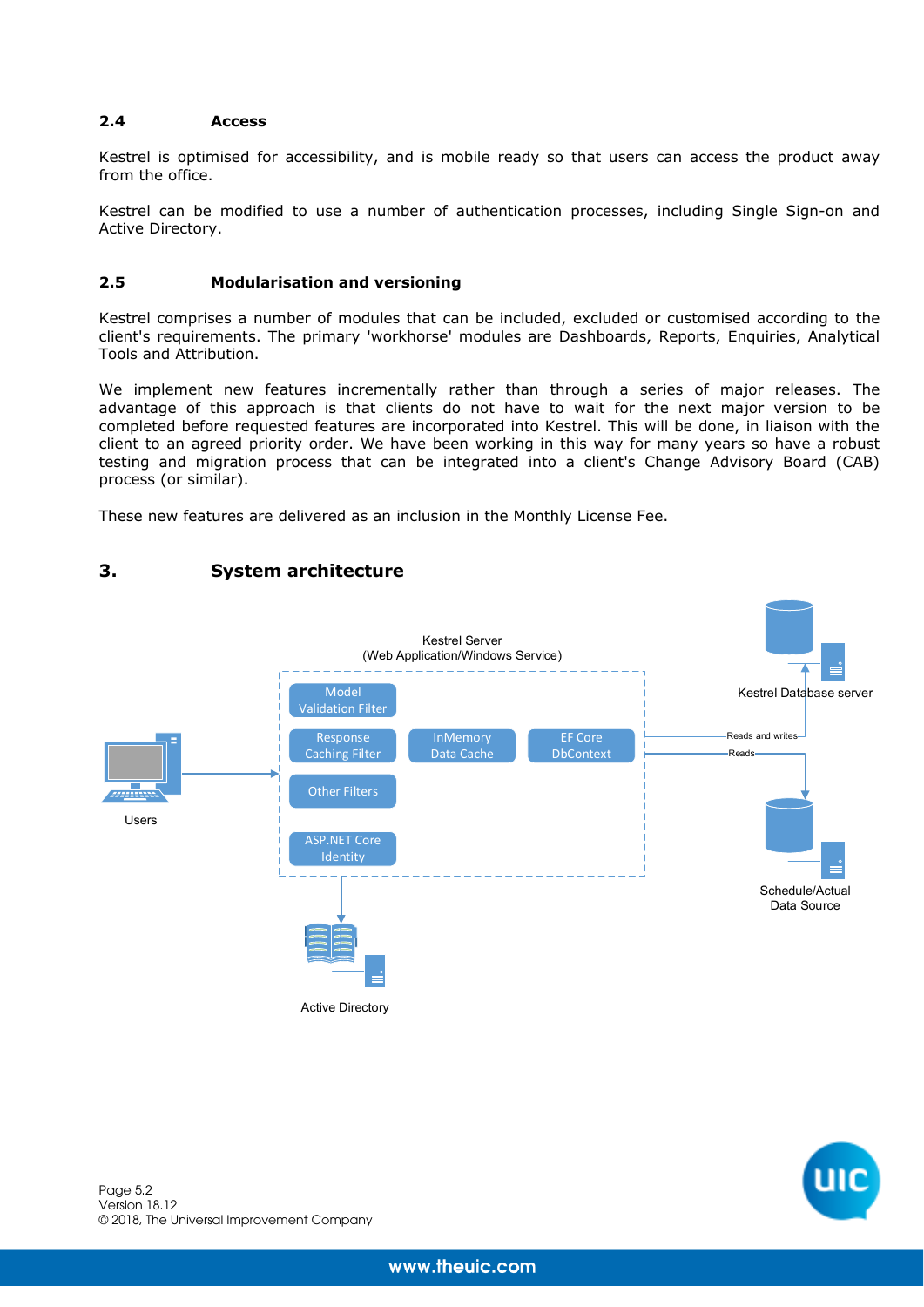# **4. Server configuration, hardware and software requirements**

## **4.1 Option 1 - Software as a Service**

Our recommendation is to take advantage of our ability to provide Kestrel as Software as a Service (SaaS). We can host the product and take care of maintenance and upgrades with minimal interruption to users. In Australia our software is hosted by Rackspace at their Sydney Data Centre. We chose Rackspace as a provider in 2016 following an extensive evaluation process and trials with a number of providers. In the UK our software is hosted by both UK Servers and Extraordinary Managed Services. This allows us an extra level of resilience should there be any serious failure. It is worth noting that we have had no outages in either Australia or the UK since introducing our hosted solution.

## **4.2 Option 2 - Client server**

A number of our clients still prefer to host Kestrel on their own infrastructure and we have extensive experience in a wide variety of environments. Our recommendations are as follows:

- (1) 16-core processor, 2GHz or greater (more/faster is better)<br>(2) 64GB RAM or above
- (2) 64GB RAM or above<br>(3) 1TB SSD in an app
- 1TB SSD in an appropriate RAID configuration (e.g. 200GB for  $C:\$  for OS and Kestrel application and service, and 800GB for database and file storage)

It is usual that the Kestrel Web Application and Windows Service sit on the same server with the database on a separate one, although this is not an absolute requirement.

We strongly recommend that Kestrel is not run on a virtual machine as this introduces the risk of performance degradation due to interference from other applications outside of our control. In particular Kestrel has peaks of processing workload, the most notable being imports following close of service and generation of daily reports which are often time sensitive.

Therefore we recommend a dedicated pair of servers as the solution.

We also recommend the use of at least three hard drives, one each for:

- (1) C drive (which may also contain the web application, or it may be on an additional drive)
- (2) SQL Data file (\*.mdf)<br>(3) SOL Log file (\*.ldf)
- SQL Log file  $(*.$ ldf)

## **4.3 Recommended software specification**

- (1) Operating System: Microsoft Windows Server 2012 R2 or later
- (2) Microsoft IIS Version 7.5 or later
- (3) Microsoft .NET Core 2.1 or later<br>(4) Microsoft SOL Server 2014 Ente
- Microsoft SOL Server 2014 Enterprise or later
- (5) MS Office readers on the web server

## **4.4 Configuration settings**

No customised configuration settings are necessary during the installation of the required software. Standard installations are sufficient.

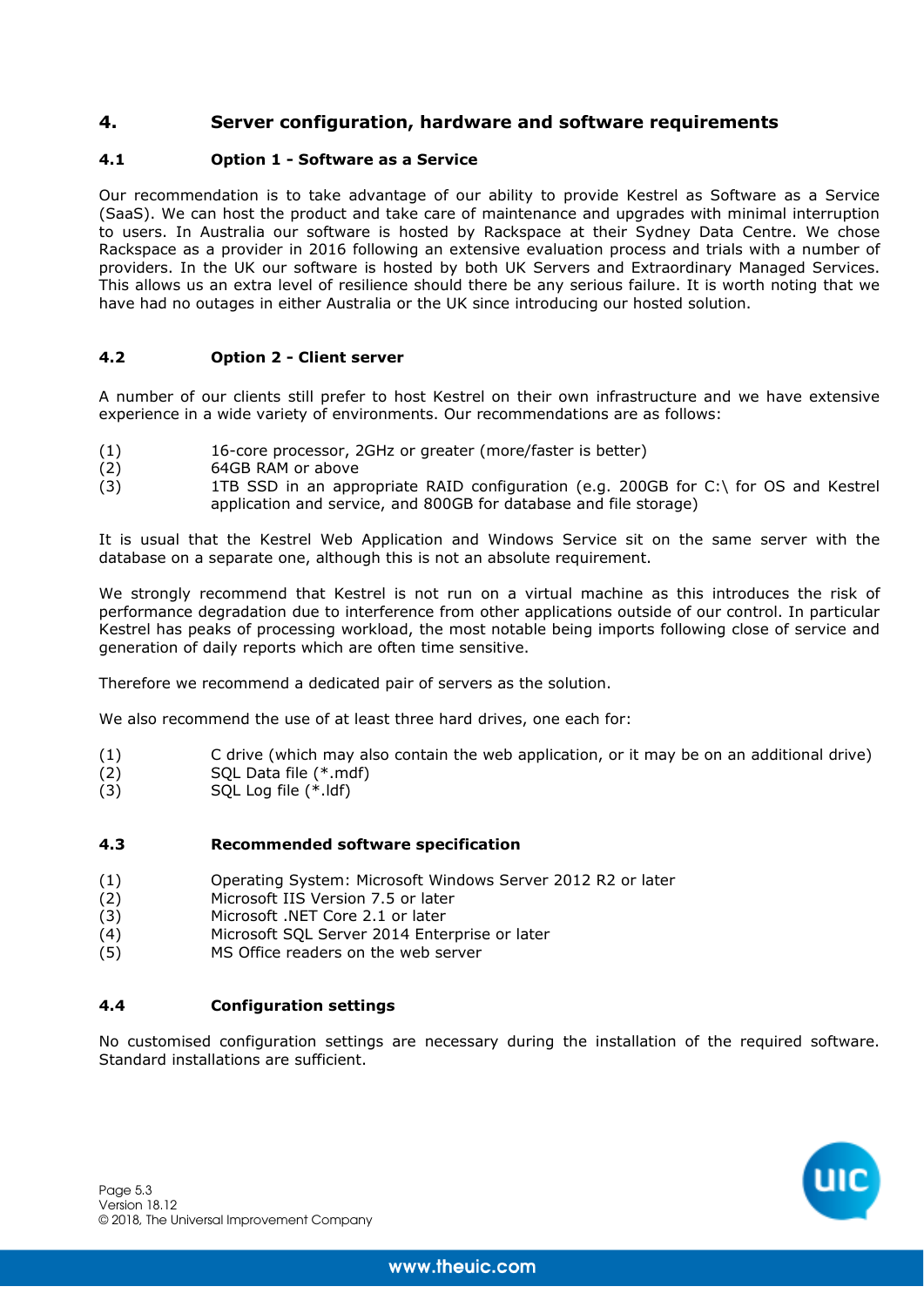## **4.5 Back-up and recovery**

With SaaS, back-up and recovery is carried out by our hosting provider and we produce a Disaster Recovery Procedure, customised for each client.

For in-house hosting, responsibility for back-up and recovery of the server and database rests with the client (with our assistance as required).

## **5. Data storage**

The primary data storage for Kestrel is a single database.

Kestrel can import data from a variety of sources. If data is placed in a file location to which Kestrel is granted access, Kestrel can consume it and then delete the files regularly. Kestrel can also connect directly to other databases to import data.

Temporary files are stored in a file location of the client's choosing and Kestrel is able to manage and delete these. Examples of temporary files produced by Kestrel include MS Word, MS Excel or Acrobat documents, typically reports, charts or data tables.

## **6. Number of users and peak load**

There is no limit to the number of users and this is defined in the Licence Agreement.

The typical number of users logged-in at any one time is dependent on the size of the organisation and how embedded the use of Kestrel has become but is rarely above 40.

## **7. Interfaces with other systems**

Kestrel will rely upon output from other systems within the client's network (or externally).

The web server and database server must be exclusively used by Kestrel to avoid interference by other users and programs.

Kestrel can not be used as a Data Warehouse, but we are able to export the data in Kestrel to the Data Warehouse of the client's choosing.

Here are some examples of existing interfaces:

- (1) Active Directory
- (2) AVM (Automatic Vehicle Monitoring)
- (3) Business Objects
- (4) Cubic (Go Card)
- (5) Flat file imports and exports (CSV, XLS)
- (6) Genius
- (7) HASTUS
- (8) Maximo
- (9) ODM (Operational Decision Making IBM)
- (10) SAP
- (11) SQL Server databases
- (12) Tableau
- $(13)$  TRUST
- (14) ViziRail
- (15) VoyagerPlan

Page 5.4 Version 18.12 © 2018, The Universal Improvement Company

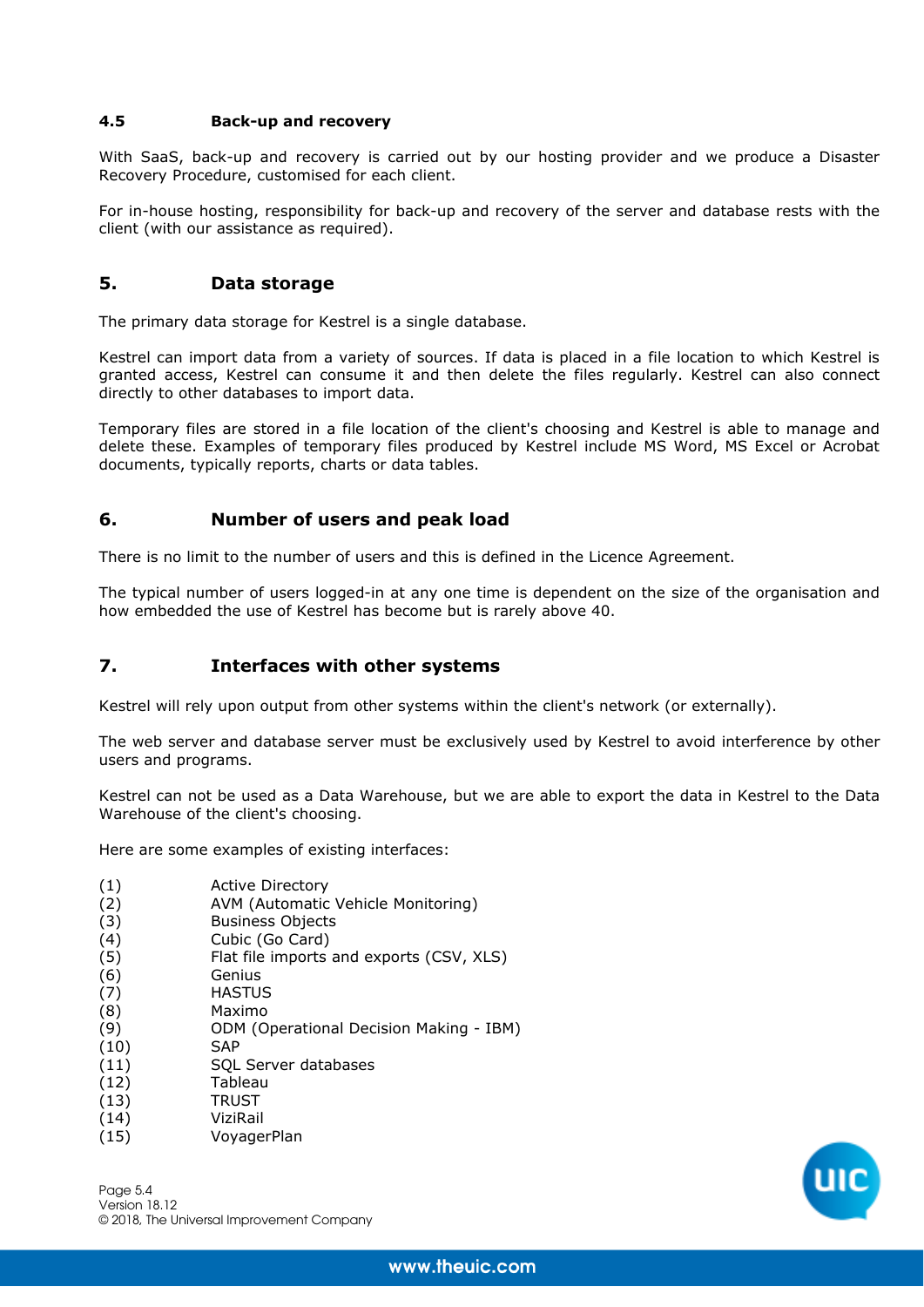# **8. Installation and updates**

## **8.1 Client server - Installation and update process**

We are able to remotely install and update Kestrel using the following steps:

- (1) Create Kestrel application directories<br>(2) Copy compiled code and webpages in
- (2) Copy compiled code and webpages into the directories<br>(3) Modify web.config with correct SQL Server connection
- Modify web.config with correct SQL Server connection string and access methods
- (4) Create website in IIS for Kestrel application<br>(5) Configure application pool identity and webs
- Configure application pool identity and website
- (6) Test application is up-and-running and can connect to the database

The client will need to create service accounts for Kestrel to use prior to installation. These accounts will be used to access the database and Active Directory, and to run the IIS application pool and windows services.

The above arrangement is our preferred option by far as we have complete control and it minimises workload for the client. However as an alternative we can provide installation packages for your inhouse people to install.

## **8.2 Client server - UIC access**

We prefer remote administrative access to the Kestrel server in order to install new and updated modules and to perform routine maintenance. We will need to connect to the server's standard Windows GUI with sufficient privileges to carry out these tasks.

#### **8.3 SaaS**

If SaaS is a client's chosen solution, we will perform installations and updates at a time convenient for the client.

## **9. User access**

## **9.1 List of users**

The list of users able to access Kestrel is ideally controlled by the client via their Active Directory, to which Kestrel is integrated for authentication purposes.

At a minimum, there needs to be an ordinary user profile plus an Admin user profile set up for Kestrel to work.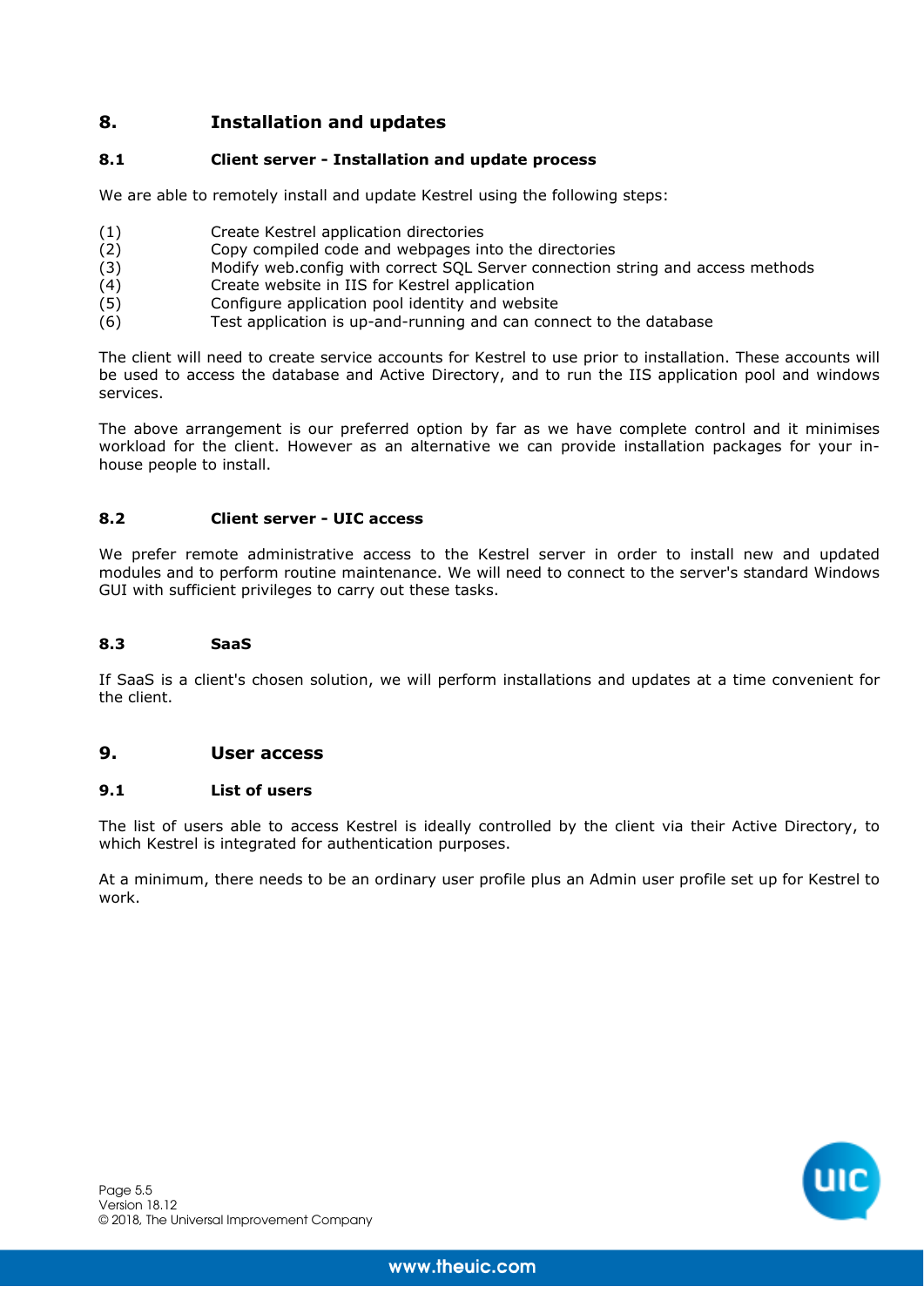## **9.2 User access**

Client computers on the same network as the server will require Chrome, Internet Explorer version 9.0 or later or a compatible browser.

Computers that are not on the same network as the Kestrel server will need similar access via a browser or remote desktop connection. The client determines the appropriate method of access.

Older versions of Kestrel are progressively being optimised for mobile phone access. New versions will have this from the outset.

Provision may need to be made to allow access for external users (e.g. partner organisations). The client determines how best to accomplish this.

#### **9.3 User operating environment requirements**

- (1) Windows XP or later
- (2) Internet Explorer 9 or above, or Chrome 38 or above (or other compatible browsers)
- (3) Microsoft Office 2003 or later (to open Kestrel-generated documents in Word or Excel)
- (4) PDF reading software (to open Kestrel-generated documents in PDF format)
- (5) Access to the server via the internet/VPN

## **10. Security and reliability**

#### **10.1 Server/database security**

Responsibility for security of the Kestrel server and database lies with the client, or with the UIC if SaaS is chosen.

The database is located within the client's network, and will only be accessed directly from the Kestrel application. Aside from Kestrel user names and passwords, which are encrypted, no sensitive data is held in the database. Encryption of other data may be introduced later if and when the need arises.

In order for an individual to access Kestrel, they must either have access to the server directly, or to the Kestrel application via a web browser. Access to Kestrel via a web browser requires either Active Directory authentication, or a Kestrel login account which can be created in the Admin Module of Kestrel. Kestrel login accounts must only be created for and given to individuals who should have access to Kestrel and only with the correct privileges. Access to the server itself must be restricted to authorised personnel, including the UIC, for maintenance and installation purposes.

The data and log files of the database should be placed in separate drives.

## **10.2 Regular monitoring**

It is recommended that the Windows Service that Kestrel uses be continually monitored to ensure it is always running. The log-in page is suitable to use as a test page for monitoring.

This monitoring is the responsibility of client unless SaaS has been chosen.

## **10.3 Uptime**

It is usual for Kestrel to achieve 100% uptime apart from the occasional planned outage for updates.